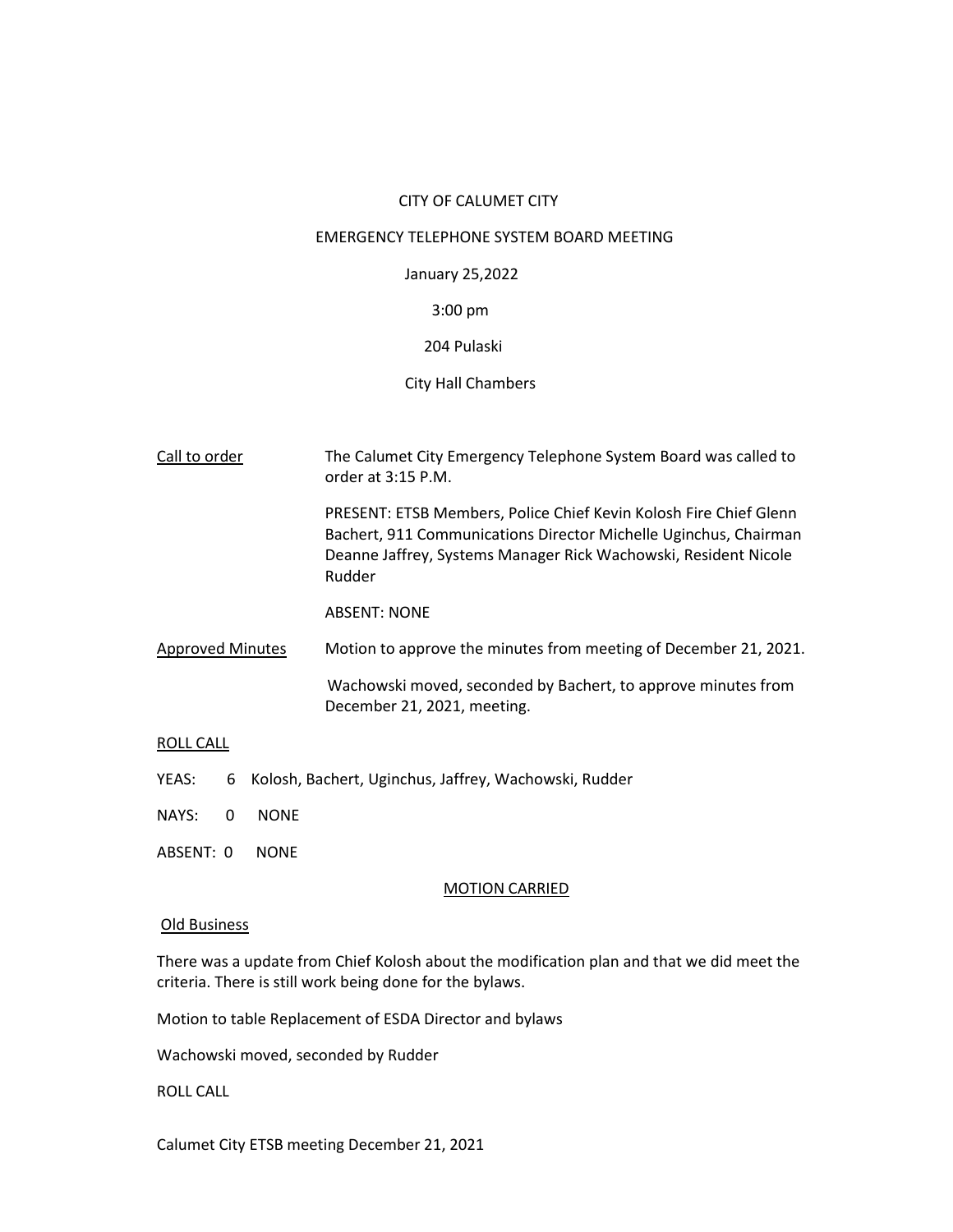YEAS: 6 Kolosh, Bachert, Uginchus, Jaffrey, Wachowski, Rudder

NAYS: 0 NONE

ABSENT: 0 NONE

### MOTION CARRIED

### New Business

Discuss the separation of Central dispatch.

Uginchus advised that Central Dispatch has purchased their own server and are looking to migrate from ours. The contract is up with them in July. Also discussed were their payments for Net motion and past due amount.

Motion to invoice Central for Past due payment for Net Motion Kolosh moved, seconded by Wachowski

### ROLL CALL

YEAS: 6 Kolosh, Bachert, Uginchus, Jaffrey Wachowski, Rudder

NAYS: 0 NONE

ABSENT: 0 NONE

Discuss the approval of VESTA service agreement 847-01 with Chicago Communications monthly amount of \$1,220.45 with approve for treasure to remit monthly payment.

Bachert moved, seconded by Uginchus

ROLL CALL

YEAS: 6 Kolosh, Bachert, Uginchus, Jaffrey, Wachowski, Rudder

NAYS: 0 NONE

ABSENT: 0 NONE

### MOTION CARRIED

Renewal of Maintenance contract with Chicago Communications 751-02 radios, dispatch console positions in amount of \$1,564.28 and have treasure remit monthly payment.

Wachowski moved, seconded by Jaffrey

ROLL CALL

- YEAS: 6 Kolosh, Bachert, Uginchus, Jaffrey, Wachowski, Rudder
- NAYS: 0 NONE

Calumet City ETSB meeting December 21, 2021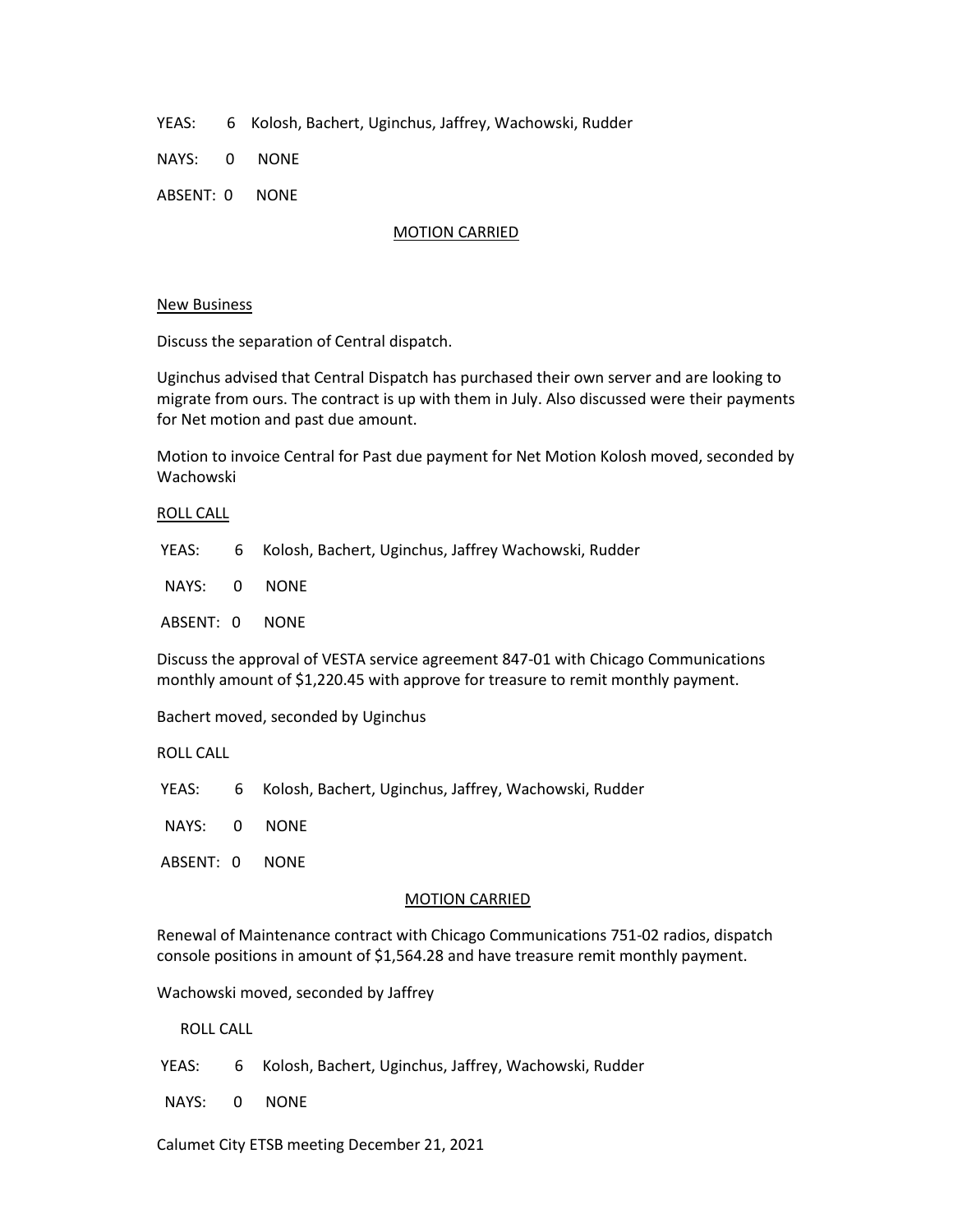ABSENT: 0 NONE

### MOTION CARRIED

Approve purchase of seven PL-HW540 headsets for telecommunicators at \$68.00 for a total of \$476.00.

Rudder moved, seconded by Wachowski

ROLL CALL

YEAS: 6 Kolosh, Bachert, Uginchus, Jaffrey, Wachowski, Rudder

NAYS: 0 NONE

ABSENT: 0 NONE

### MOTION CARRIED

Treasurer's Report Rudder went over the treasure report. Advised all payments from last meeting were made. Discussed final draw down for the NG9-1-1 grant and was working with Uginchus on finalizing the draw down.

Rudder would like to add invoice #333189 from Chicago Communications for the replacement of the UPS batteries for the sever back up in the amount of \$356.38

Approve bill listing: \$ 12,981.90

| Language line                 | December 2021                                                     | \$28.17    |
|-------------------------------|-------------------------------------------------------------------|------------|
| <b>Chicago Communications</b> | January 2022 815-01                                               | \$2,358.45 |
| <b>Chicago Communications</b> | February 2022 815-01                                              | \$2,358.45 |
| <b>Chicago Communications</b> | January 2022 878-00                                               | \$731.74   |
| <b>Chicago Communications</b> | February 2022 878-00                                              | \$731.74   |
| <b>Chicago Communications</b> | January 2022 751-01                                               | \$1,556.00 |
| <b>Chicago Communications</b> | February 2022 751-01                                              | \$1,556.00 |
|                               | Chicago Communications Nov, Dec 2021 & Jan 2022 847-01 \$3,661.35 |            |

 Motion to approve bill listing in amount of \$13,338.28 to reflect the amount of the added invoice in amount of 356.38

Motion by Wachowski, seconded by Rudder.

#### ROLL CALL

YEAS: 6 Kolosh, Bachert, Uginchus, Jaffrey, Wachowski, Rudder

Calumet City ETSB meeting December 21, 2021